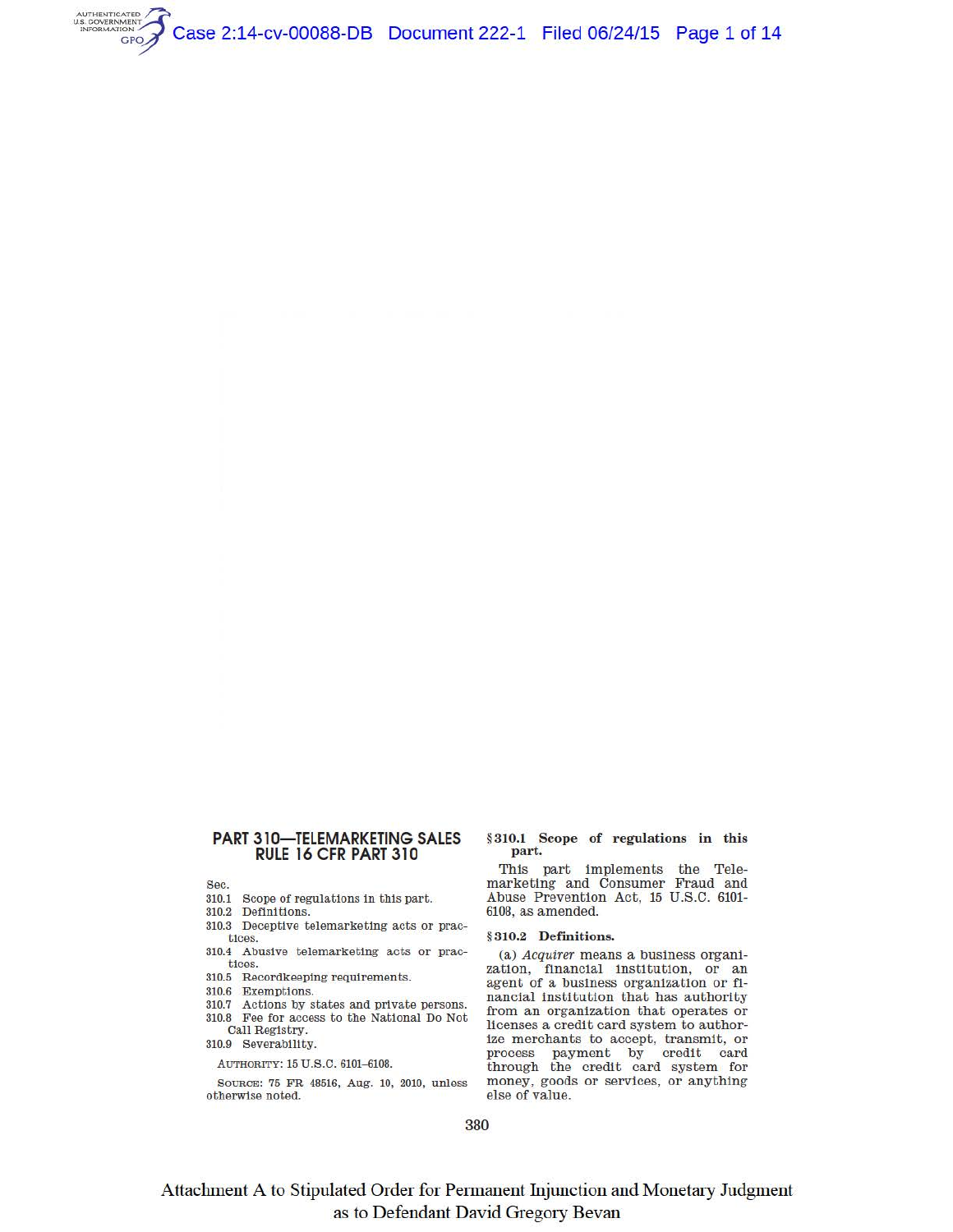(b) *Attorney General* means the chief legal officer of a state.

(c) *Billing information* means any data that enables any person to access a customer's or donor's account, such as a credit card, checking, savings, share or similar account, utility bill, mortgage loan account, or debit card.

(d) *Caller identification service* means a service that allows a telephone subscriber to have the telephone number, and, where available, name of the calling party transmitted contemporaneously with the telephone call, and displayed on a device in or connected to the subscriber's telephone.

(e) *Cardholder* means a person to whom a credit card is issued or who is authorized to use a credit card on behalf of or in addition to the person to whom the credit card is issued.

(f) *Charitable contribution* means any donation or gift of money or any other thing of value.

(g) *Commission* means the Federal Trade Commission.

(h) *Credit* means the right granted by a creditor to a debtor to defer payment of debt or to incur debt and defer its payment.

(i) *Credit card* means any card, plate, coupon book, or other credit device existing for the purpose of obtaining money, property, labor, or services on credit.

(j) *Credit card sales draft* means any record or evidence of a credit card transaction.

(k) *Credit card system* means any method or procedure used to process credit card transactions involving credit cards issued or licensed by the operator of that system.

(l) *Customer* means any person who is or may be required to pay for goods or<br>services offered through teleoffered marketing.

(m) *Debt relief service* means any program or service represented, directly or by implication, to renegotiate, settle, or in any way alter the terms of payment or other terms of the debt between a person and one or more unsecured creditors or debt collectors, including, but not limited to, a reduction in the balance, interest rate, or fees owed by a person to an unsecured creditor or debt collector.

(n) *Donor* means any person solicited to make a charitable contribution.

(o) *Established business relationship*  means a relationship between a seller and a consumer based on:

(1) the consumer's purchase, rental, or lease of the seller's goods or services or a financial transaction between the consumer and seller, within the eighteen (18) months immediately preceding the date of a telemarketing call; or

(2) the consumer's inquiry or application regarding a product or service offered by the seller, within the three (3) months immediately preceding the date of a telemarketing call.

(p) *Free-to-pay conversion* means, in an offer or agreement to sell or provide any goods or services, a provision under which a customer receives a product or service for free for an initial period and will incur an obligation to pay for the product or service if he or she does not take affirmative action to cancel before the end of that period.

(q) *Investment opportunity* means anything, tangible or intangible, that is offered, offered for sale, sold, or traded based wholly or in part on representations, either express or implied, about past, present, or future income, profit, or appreciation.

(r) *Material* means likely to affect a person's choice of, or conduct regarding, goods or services or a charitable contribution.

(s) *Merchant* means a person who is authorized under a written contract with an acquirer to honor or accept credit cards, or to transmit or process for payment credit card payments, for the purchase of goods or services or a charitable contribution.

(t) *Merchant agreement* means a written contract between a merchant and an acquirer to honor or accept credit cards, or to transmit or process for payment credit card payments, for the purchase of goods or services or a charitable contribution.

(u) *Negative option feature* means, in an offer or agreement to sell or provide any goods or services, a provision under which the customer's silence or failure to take an affirmative action to reject goods or services or to cancel the agreement is interpreted by the seller as acceptance of the offer.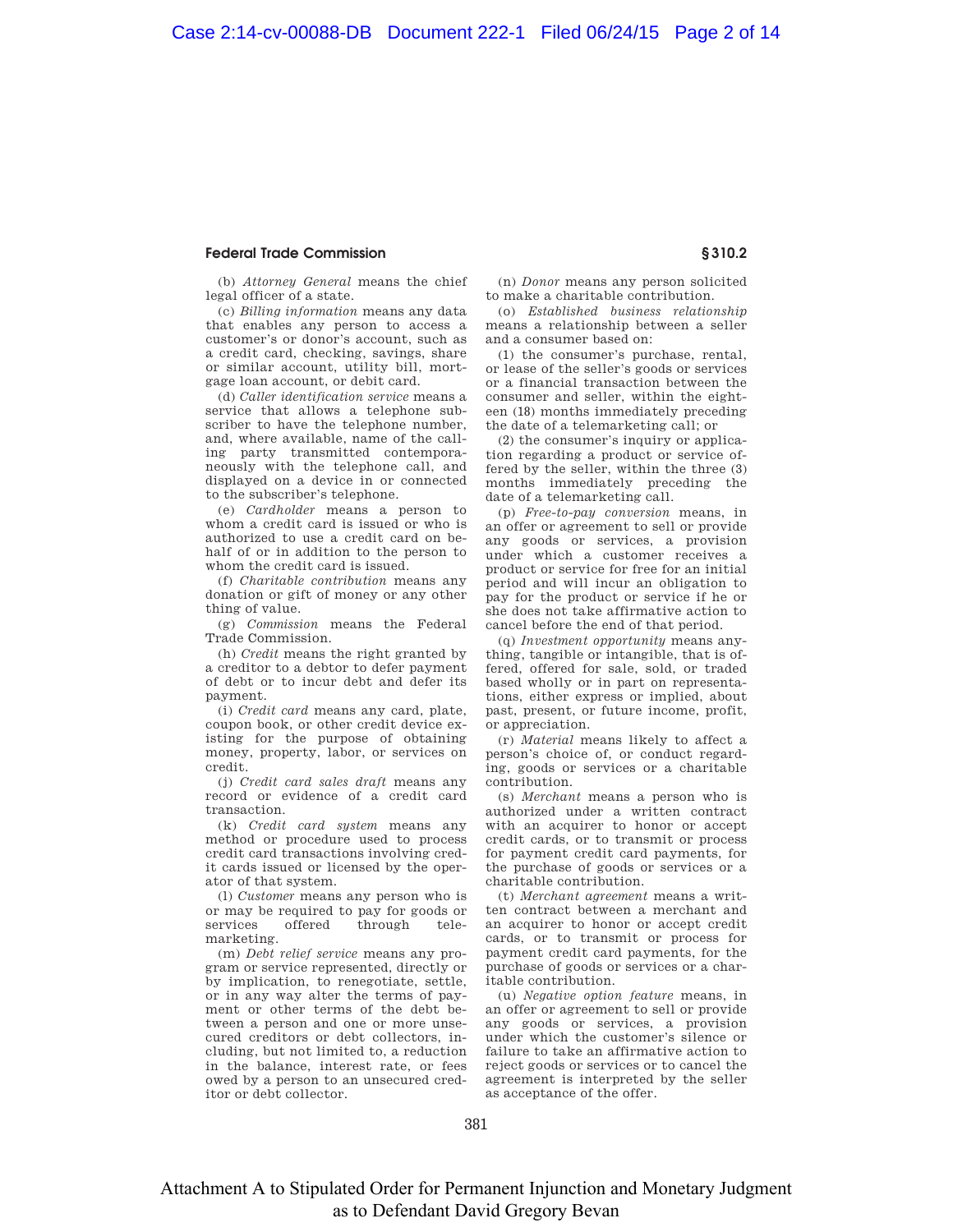(v) *Outbound telephone call* means a telephone call initiated by a telemarketer to induce the purchase of goods or services or to solicit a charitable contribution.

(w) *Person* means any individual, group, unincorporated association, limited or general partnership, corporation, or other business entity.

(x) *Preacquired account information*  means any information that enables a seller or telemarketer to cause a charge to be placed against a customer's or donor's account without obtaining the account number directly from the customer or donor during the telemarketing transaction pursuant to which the account will be charged.

(y) *Prize* means anything offered, or purportedly offered, and given, or purportedly given, to a person by chance. For purposes of this definition, chance exists if a person is guaranteed to receive an item and, at the time of the offer or purported offer, the telemarketer does not identify the specific item that the person will receive.

(z) *Prize promotion* means:

(1) A sweepstakes or other game of chance; or

(2) An oral or written express or implied representation that a person has won, has been selected to receive, or may be eligible to receive a prize or purported prize.

(aa) *Seller* means any person who, in connection with a telemarketing transaction, provides, offers to provide, or arranges for others to provide goods or services to the customer in exchange for consideration.

(bb) *State* means any state of the United States, the District of Columbia, Puerto Rico, the Northern Mariana Islands, and any territory or possession of the United States.

(cc) *Telemarketer* means any person who, in connection with telemarketing, initiates or receives telephone calls to or from a customer or donor.

(dd) *Telemarketing* means a plan, program, or campaign which is conducted to induce the purchase of goods or services or a charitable contribution, by use of one or more telephones and which involves more than one interstate telephone call. The term does not include the solicitation of sales through the mailing of a catalog

# **§ 310.3 16 CFR Ch. I (1–1–14 Edition)**

which: contains a written description or illustration of the goods or services offered for sale; includes the business address of the seller; includes multiple pages of written material or illustrations; and has been issued not less frequently than once a year, when the person making the solicitation does not solicit customers by telephone but only receives calls initiated by customers in response to the catalog and during those calls takes orders only without further solicitation. For purposes of the previous sentence, the term ''further solicitation'' does not include providing the customer with information about, or attempting to sell, any other item included in the same catalog which prompted the customer's call or in a substantially similar catalog.

(ee) *Upselling* means soliciting the purchase of goods or services following an initial transaction during a single telephone call. The upsell is a separate telemarketing transaction, not a continuation of the initial transaction. An ''external upsell'' is a solicitation made by or on behalf of a seller different from the seller in the initial transaction, regardless of whether the initial transaction and the subsequent solicitation are made by the same telemarketer. An ''internal upsell'' is a solicitation made by or on behalf of the same seller as in the initial transaction, regardless of whether the initial transaction and subsequent solicitation are made by the same telemarketer.

### **§ 310.3 Deceptive telemarketing acts or practices.**

(a) *Prohibited deceptive telemarketing acts or practices.* It is a deceptive telemarketing act or practice and a violation of this Rule for any seller or telemarketer to engage in the following conduct:

(1) Before a customer consents to pay659 for goods or services offered,

<sup>659</sup> When a seller or telemarketer uses, or directs a customer to use, a courier to transport payment, the seller or telemarketer must make the disclosures required by §310.3(a)(1) before sending a courier to pick up payment or authorization for payment, or directing a customer to have a courier pick up payment or authorization for payment. In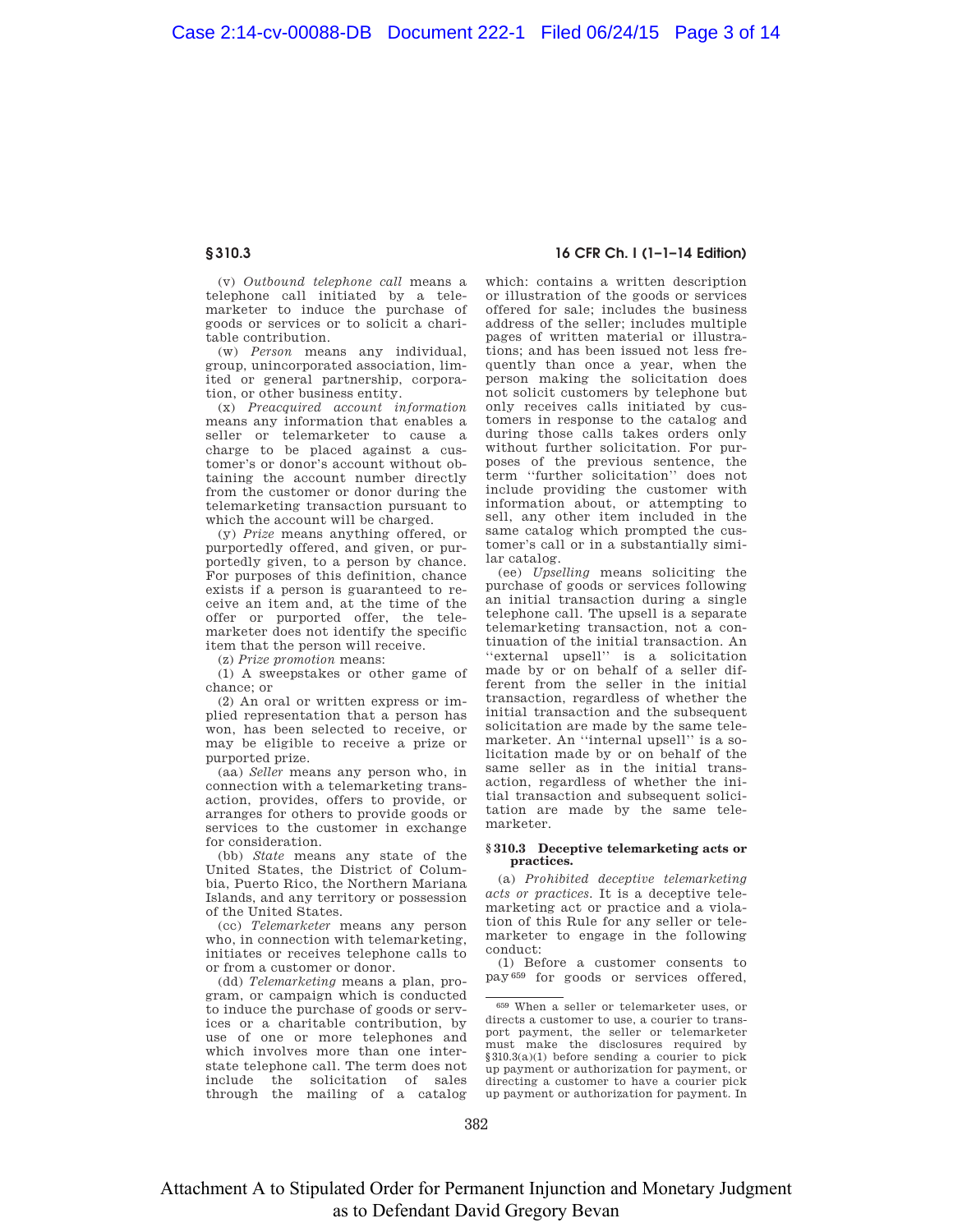failing to disclose truthfully, in a clear and conspicuous manner, the following material information:

(i) The total costs to purchase, receive, or use, and the quantity of, any goods or services that are the subject of the sales offer; 660

(ii) All material restrictions, limitations, or conditions to purchase, receive, or use the goods or services that are the subject of the sales offer;

(iii) If the seller has a policy of not making refunds cancellations exchanges, or repurchases, a statement informing the customer that this is the seller's policy; or, if the seller or telemarketer makes a representation about a refund, cancellation, exchange, or repurchase policy, a statement of all material terms and conditions of such policy;

(iv) In any prize promotion, the odds of being able to receive the prize, and, if the odds are not calculable in advance, the factors used in calculating the odds; that no purchase or payment is required to win a prize or to participate in a prize promotion and that any purchase or payment will not increase the person's chances of winning; and the no-purchase/no-payment method of participating in the prize promotion with either instructions on how to participate or an address or local or tollfree telephone number to which customers may write or call for information on how to participate;

(v) All material costs or conditions to receive or redeem a prize that is the subject of the prize promotion;

(vi) In the sale of any goods or services represented to protect, insure, or otherwise limit a customer's liability in the event of unauthorized use of the customer's credit card, the limits on a cardholder's liability for unauthorized use of a credit card pursuant to 15 U.S.C. 1643;

(vii) If the offer includes a negative option feature, all material terms and conditions of the negative option feature, including, but not limited to, the fact that the customer's account will be charged unless the customer takes an affirmative action to avoid the  $charge(s)$ , the date(s) the charge(s) will be submitted for payment, and the specific steps the customer must take to avoid the charge(s); and

(viii) In the sale of any debt relief service:

(A) the amount of time necessary to achieve the represented results, and to the extent that the service may include a settlement offer to any of the customer's creditors or debt collectors, the time by which the debt relief service provider will make a bona fide settlement offer to each of them;

(B) to the extent that the service may include a settlement offer to any of the customer's creditors or debt collectors, the amount of money or the percentage of each outstanding debt that the customer must accumulate before the debt relief service provider will make a bona fide settlement offer to each of them;

(C) to the extent that any aspect of the debt relief service relies upon or results in the customer's failure to make timely payments to creditors or debt collectors, that the use of the debt relief service will likely adversely affect the customer's creditworthiness, may result in the customer being subject to collections or sued by creditors or debt collectors, and may increase the amount of money the customer owes due to the accrual of fees and interest; and

(D) to the extent that the debt relief service requests or requires the customer to place funds in an account at an insured financial institution, that the customer owns the funds held in the account, the customer may withdraw from the debt relief service at any time without penalty, and, if the customer withdraws, the customer must receive all funds in the account, other than funds earned by the debt relief<br>service in compliance with compliance with  $$310.4(a)(5)(i)(A)$  through  $(C)$ .

(2) Misrepresenting, directly or by implication, in the sale of goods or

the case of debt relief services, the seller or telemarketer must make the disclosures required by  $§310.3(a)(1)$  before the consumer enrolls in an offered program.<br><sup>660</sup> For offers of consumer credit products

subject to the Truth in Lending Act, 15 U.S.C. 1601 *et seq.,* and Regulation Z, 12 CFR 226, compliance with the disclosure requirements under the Truth in Lending Act and Regulation Z shall constitute compliance with  $§310.3(a)(1)(i)$  of this Rule.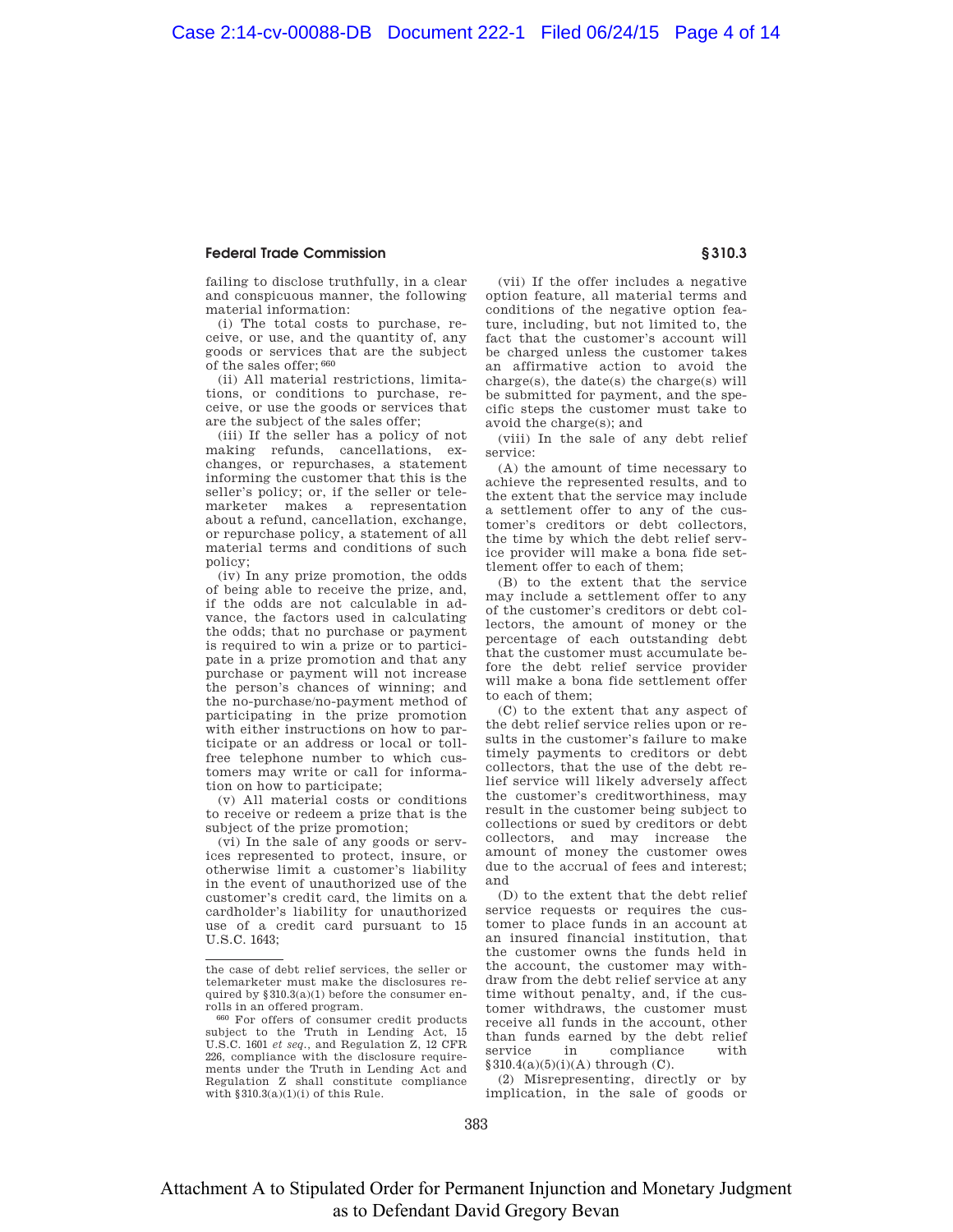services any of the following material information:

(i) The total costs to purchase, receive, or use, and the quantity of, any goods or services that are the subject of a sales offer;

(ii) Any material restriction, limitation, or condition to purchase, receive, or use goods or services that are the subject of a sales offer;

(iii) Any material aspect of the performance, efficacy, nature, or central characteristics of goods or services that are the subject of a sales offer;

(iv) Any material aspect of the nature or terms of the seller's refund, cancellation, exchange, or repurchase policies;

(v) Any material aspect of a prize promotion including, but not limited to, the odds of being able to receive a prize, the nature or value of a prize, or that a purchase or payment is required to win a prize or to participate in a prize promotion;

(vi) Any material aspect of an investment opportunity including, but not limited to, risk, liquidity, earnings potential, or profitability;

(vii) A seller's or telemarketer's affiliation with, or endorsement or sponsorship by, any person or government entity;

(viii) That any customer needs offered goods or services to provide protections a customer already has pursuant to 15 U.S.C. 1643;

(ix) Any material aspect of a negative option feature including, but not limited to, the fact that the customer's account will be charged unless the customer takes an affirmative action to avoid the charge(s), the date(s) the charge(s) will be submitted for payment, and the specific steps the customer must take to avoid the charge(s); or

(x) Any material aspect of any debt relief service, including, but not limited to, the amount of money or the percentage of the debt amount that a customer may save by using such service; the amount of time necessary to achieve the represented results; the amount of money or the percentage of each outstanding debt that the customer must accumulate before the provider of the debt relief service will initiate attempts with the customer's

# **§ 310.3 16 CFR Ch. I (1–1–14 Edition)**

creditors or debt collectors or make a bona fide offer to negotiate, settle, or modify the terms of the customer's debt; the effect of the service on a customer's creditworthiness; the effect of the service on collection efforts of the customer's creditors or debt collectors; the percentage or number of customers who attain the represented results; and whether a debt relief service is offered or provided by a non-profit entity.

(3) Causing billing information to be submitted for payment, or collecting or attempting to collect payment for goods or services or a charitable contribution, directly or indirectly, without the customer's or donor's express verifiable authorization, except when the method of payment used is a credit card subject to protections of the Truth in Lending Act and Regulation Z,661 or a debit card subject to the protections of the Electronic Fund Transfer Act and Regulation E.662 Such authorization shall be deemed verifiable if any of the following means is employed:

(i) Express written authorization by the customer or donor, which includes the customer's or donor's signature;663

(ii) Express oral authorization which is audio-recorded and made available upon request to the customer or donor, and the customer's or donor's bank or other billing entity, and which evidences clearly both the customer's or donor's authorization of payment for the goods or services or charitable contribution that are the subject of the telemarketing transaction and the customer's or donor's receipt of all of the following information:

(A) The number of debits, charges, or payments (if more than one);

(B) The date(s) the debit(s), charge(s), or payment(s) will be submitted for payment;

 $661$  Truth in Lending Act, 15 U.S.C. 1601 *et*  $seq.$ , and Regulation Z, 12 CFR part 226.

 $662$  Electronic Fund Transfer Act, 15 U.S.C. 1693 *et seq.,* and Regulation E, 12 CFR part 205. 663 For purposes of this Rule, the term

<sup>&#</sup>x27;'signature'' shall include an electronic or digital form of signature, to the extent that such form of signature is recognized as a valid signature under applicable federal law or state contract law.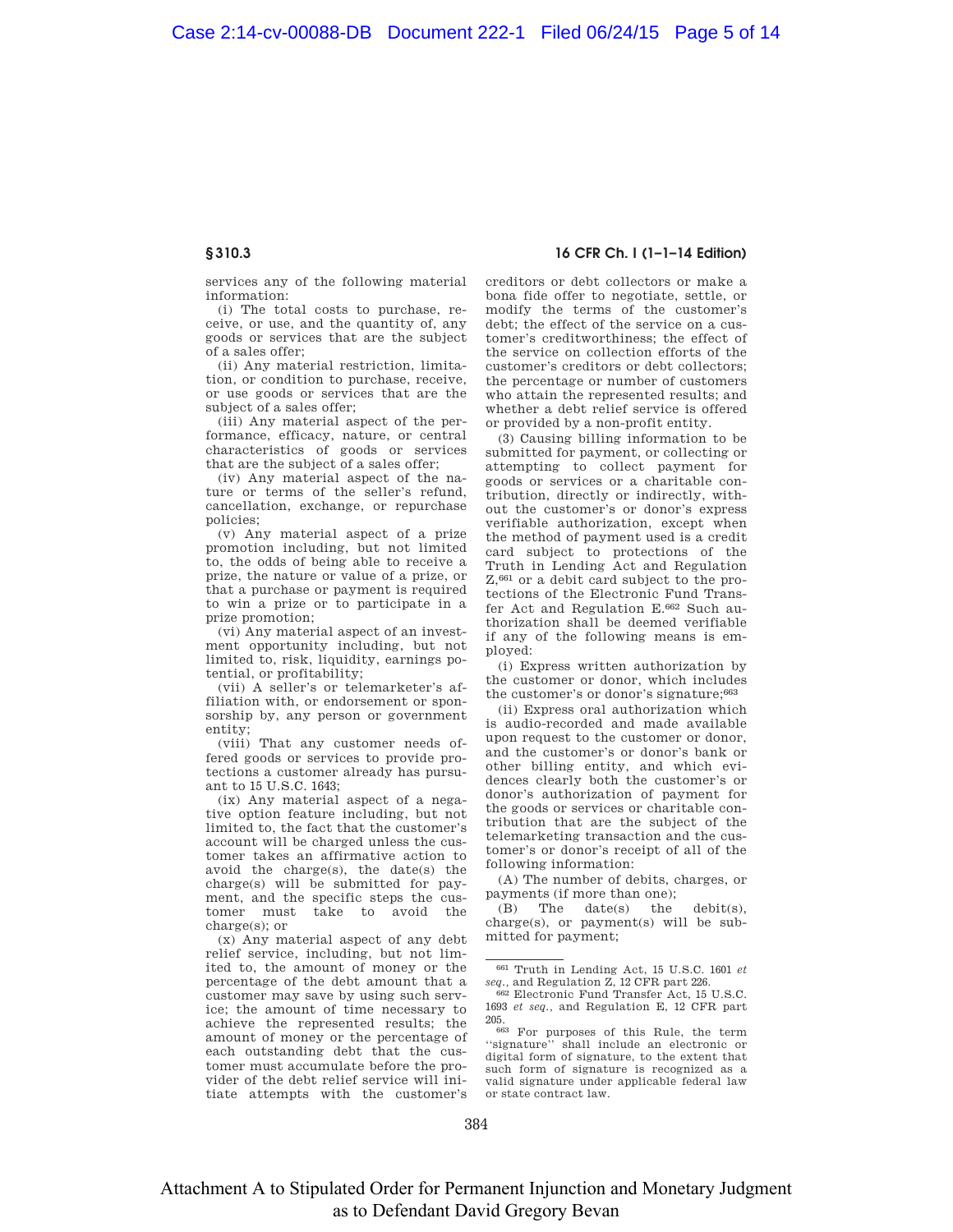(C) The amount(s) of the debit(s), charge(s), or payment(s);

(D) The customer's or donor's name;

(E) The customer's or donor's billing information, identified with sufficient specificity such that the customer or donor understands what account will be used to collect payment for the goods or services or charitable contribution that are the subject of the telemarketing transaction;

(F) A telephone number for customer or donor inquiry that is answered during normal business hours; and

(G) The date of the customer's or donor's oral authorization; or

(iii) Written confirmation of the transaction, identified in a clear and conspicuous manner as such on the outside of the envelope, sent to the customer or donor via first class mail prior to the submission for payment of the customer's or donor's billing information, and that includes all of the information contained in  $\S(310.3(a)(3)(ii)(A)-(G)$  and a clear and conspicuous statement of the procedures by which the customer or donor can obtain a refund from the seller or telemarketer or charitable organization in the event the confirmation is inaccurate; provided, however, that this means of authorization shall not be deemed verifiable in instances in which goods or services are offered in a transaction involving a free-to-pay conversion and preacquired account information.

(4) Making a false or misleading statement to induce any person to pay for goods or services or to induce a charitable contribution.

(b) *Assisting and facilitating.* It is a deceptive telemarketing act or practice and a violation of this Rule for a person to provide substantial assistance or support to any seller or telemarketer when that person knows or consciously avoids knowing that the seller or telemarketer is engaged in any act or practice that violates  $\S$ 310.3(a), (c) or (d), or §310.4 of this Rule.

(c) *Credit card laundering.* Except as expressly permitted by the applicable credit card system, it is a deceptive telemarketing act or practice and a violation of this Rule for:

(1) A merchant to present to or deposit into, or cause another to present to or deposit into, the credit card system for payment, a credit card sales draft generated by a telemarketing transaction that is not the result of a telemarketing credit card transaction between the cardholder and the merchant;

(2) Any person to employ, solicit, or otherwise cause a merchant, or an employee, representative, or agent of the merchant, to present to or deposit into the credit card system for payment, a credit card sales draft generated by a telemarketing transaction that is not the result of a telemarketing credit card transaction between the cardholder and the merchant; or

(3) Any person to obtain access to the credit card system through the use of a business relationship or an affiliation with a merchant, when such access is not authorized by the merchant agreement or the applicable credit card system.

(d) *Prohibited deceptive acts or practices in the solicitation of charitable contributions.* It is a fraudulent charitable solicitation, a deceptive telemarketing act or practice, and a violation of this Rule for any telemarketer soliciting charitable contributions to misrepresent, directly or by implication, any of the following material information:

(1) The nature, purpose, or mission of any entity on behalf of which a charitable contribution is being requested;

(2) That any charitable contribution is tax deductible in whole or in part;

(3) The purpose for which any charitable contribution will be used;

(4) The percentage or amount of any charitable contribution that will go to a charitable organization or to any particular charitable program;

(5) Any material aspect of a prize promotion including, but not limited to: the odds of being able to receive a prize; the nature or value of a prize; or that a charitable contribution is required to win a prize or to participate in a prize promotion; or

(6) A charitable organization's or telemarketer's affiliation with, or endorsement or sponsorship by, any person or government entity.

385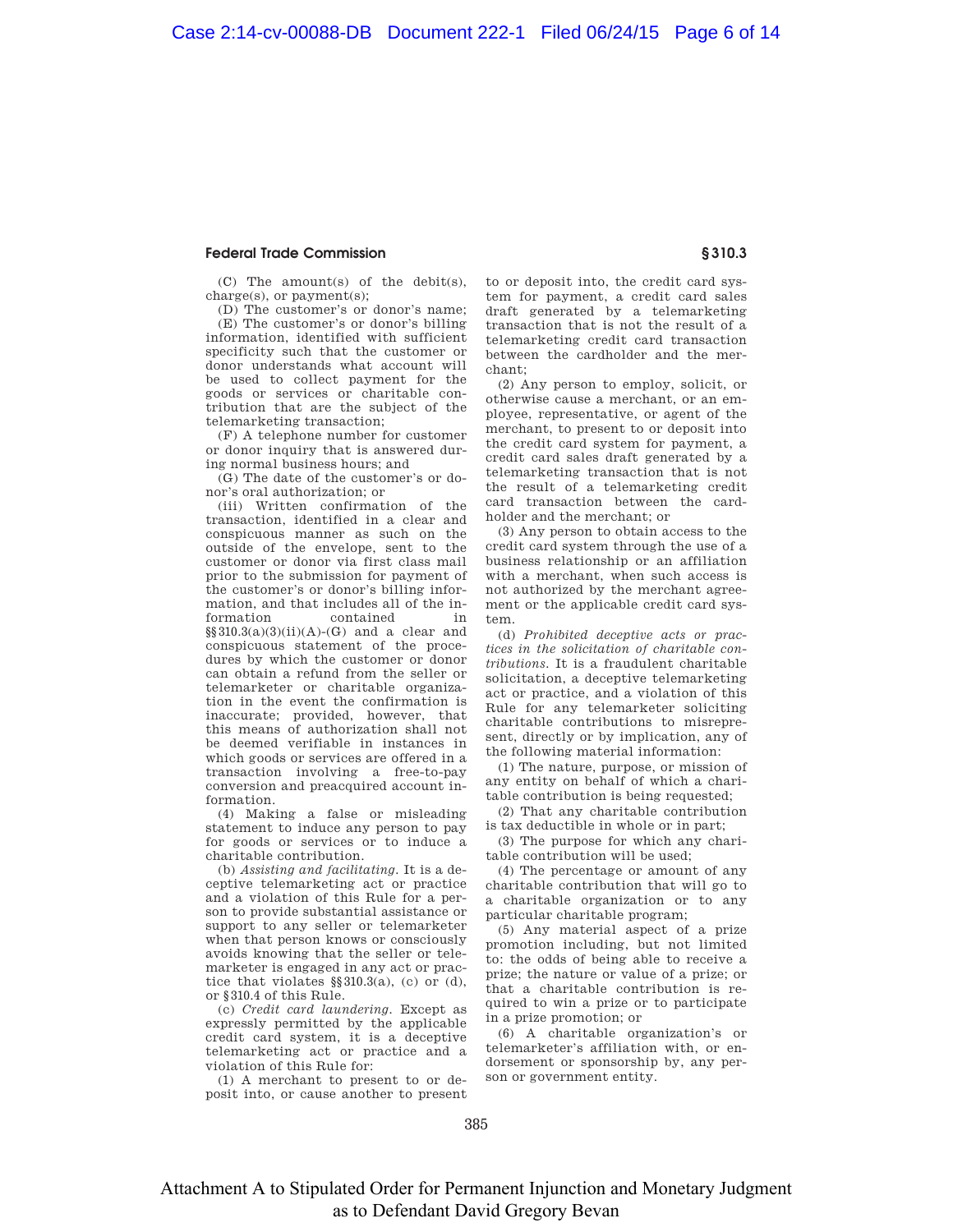# **§ 310.4 16 CFR Ch. I (1–1–14 Edition)**

### **§ 310.4 Abusive telemarketing acts or practices.**

(a) *Abusive conduct generally.* It is an abusive telemarketing act or practice and a violation of this Rule for any seller or telemarketer to engage in the following conduct:

(1) Threats, intimidation, or the use of profane or obscene language;

(2) Requesting or receiving payment of any fee or consideration for goods or services represented to remove derogatory information from, or improve, a person's credit history, credit record, or credit rating until:

(i) The time frame in which the seller has represented all of the goods or services will be provided to that person has expired; and

(ii) The seller has provided the person with documentation in the form of a consumer report from a consumer reporting agency demonstrating that the promised results have been achieved, such report having been issued more than six months after the results were achieved. Nothing in this Rule should be construed to affect the requirement in the Fair Credit Reporting Act, 15 U.S.C. 1681, that a consumer report may only be obtained for a specified permissible purpose;

(3) Requesting or receiving payment of any fee or consideration from a person for goods or services represented to recover or otherwise assist in the return of money or any other item of value paid for by, or promised to, that person in a previous telemarketing transaction, until seven (7) business days after such money or other item is delivered to that person. This provision shall not apply to goods or services provided to a person by a licensed attorney;

(4) Requesting or receiving payment of any fee or consideration in advance of obtaining a loan or other extension of credit when the seller or telemarketer has guaranteed or represented a high likelihood of success in obtaining or arranging a loan or other extension of credit for a person;

(5)(i) Requesting or receiving payment of any fee or consideration for any debt relief service until and unless:

(A) The seller or telemarketer has renegotiated, settled, reduced, or otherwise altered the terms of at least one debt pursuant to a settlement agreement, debt management plan, or other such valid contractual agreement executed by the customer;

(B) The customer has made at least one payment pursuant to that settlement agreement, debt management plan, or other valid contractual agreement between the customer and the creditor or debt collector; and

(C) To the extent that debts enrolled in a service are renegotiated, settled, reduced, or otherwise altered individually, the fee or consideration either:

(*1*) Bears the same proportional relationship to the total fee for renegotiating, settling, reducing, or altering the terms of the entire debt balance as the individual debt amount bears to the entire debt amount. The individual debt amount and the entire debt amount are those owed at the time the debt was enrolled in the service; or

(*2*) Is a percentage of the amount saved as a result of the renegotiation, settlement, reduction, or alteration. The percentage charged cannot change from one individual debt to another. The amount saved is the difference between the amount owed at the time the debt was enrolled in the service and the amount actually paid to satisfy the debt.

(ii) Nothing in  $$310.4(a)(5)(i)$  prohibits requesting or requiring the customer to place funds in an account to be used for the debt relief provider's fees and for payments to creditors or debt collectors in connection with the renegotiation, settlement, reduction, or other alteration of the terms of payment or other terms of a debt, provided that:

(A) The funds are held in an account at an insured financial institution;

(B) The customer owns the funds held in the account and is paid accrued interest on the account, if any;

(C) The entity administering the account is not owned or controlled by, or in any way affiliated with, the debt relief service;

(D) The entity administering the account does not give or accept any money or other compensation in exchange for referrals of business involving the debt relief service; and

(E) The customer may withdraw from the debt relief service at any time without penalty, and must receive all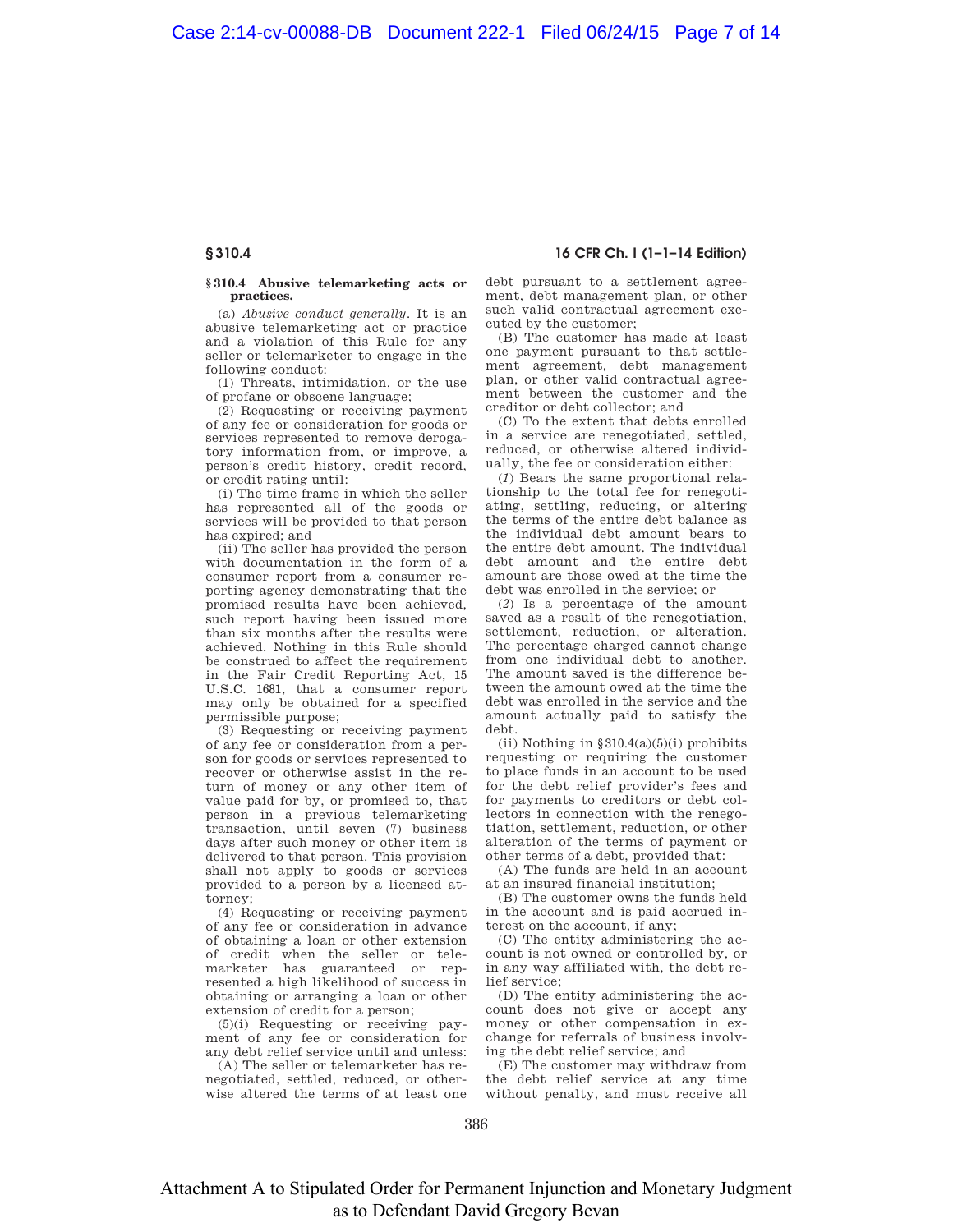funds in the account, other than funds earned by the debt relief service in compliance with  $§310.4(a)(5)(i)(A)$ through (C), within seven (7) business days of the customer's request.

(6) Disclosing or receiving, for consideration, unencrypted consumer account numbers for use in telemarketing; provided, however, that this paragraph shall not apply to the disclosure or receipt of a customer's or donor's billing information to process a payment for goods or services or a charitable contribution pursuant to a transaction;

(7) Causing billing information to be submitted for payment, directly or indirectly, without the express informed consent of the customer or donor. In any telemarketing transaction, the seller or telemarketer must obtain the express informed consent of the customer or donor to be charged for the goods or services or charitable contribution and to be charged using the identified account. In any telemarketing transaction preacquired account information, the requirements in paragraphs (a)(7)(i) through (ii) of this section must be met to evidence express informed consent.

(i) In any telemarketing transaction involving preacquired account information and a free-to-pay conversion feature, the seller or telemarketer must:

(A) Obtain from the customer, at a minimum, the last four (4) digits of the account number to be charged;

(B) Obtain from the customer his or her express agreement to be charged for the goods or services and to be charged using the account number pursuant to paragraph  $(a)(7)(i)(A)$  of this section; and,

(C) Make and maintain an audio recording of the entire telemarketing transaction.

(ii) In any other telemarketing transaction involving preacquired account information not described in paragraph  $(a)(7)(i)$  of this section, the seller or telemarketer must:

(A) At a minimum, identify the account to be charged with sufficient specificity for the customer or donor to understand what account will be charged; and

(B) Obtain from the customer or donor his or her express agreement to be charged for the goods or services and to be charged using the account number identified pursuant to paragraph  $(a)(7)(ii)(A)$  of this section; or

(8) Failing to transmit or cause to be transmitted the telephone number, and, when made available by the telemarketer's carrier, the name of the telemarketer, to any caller identification service in use by a recipient of a telemarketing call; provided that it shall not be a violation to substitute (for the name and phone number used in, or billed for, making the call) the name of the seller or charitable organization on behalf of which a telemarketing call is placed, and the seller's or charitable organization's customer or donor service telephone number, which is answered during regular business hours.

(b) *Pattern of calls.* (1) It is an abusive telemarketing act or practice and a violation of this Rule for a telemarketer to engage in, or for a seller to cause a telemarketer to engage in, the following conduct:

(i) Causing any telephone to ring, or engaging any person in telephone conversation, repeatedly or continuously with intent to annoy, abuse, or harass any person at the called number;

(ii) Denying or interfering in any way, directly or indirectly, with a person's right to be placed on any registry of names and/or telephone numbers of persons who do not wish to receive outbound telephone calls established to comply with  $$310.4(b)(1)(iii)$ ;

(iii) Initiating any outbound telephone call to a person when:

(A) That person previously has stated that he or she does not wish to receive an outbound telephone call made by or on behalf of the seller whose goods or services are being offered or made on behalf of the charitable organization for which a charitable contribution is being solicited; or

(B) That person's telephone number is on the ''do-not-call'' registry, maintained by the Commission, of persons who do not wish to receive outbound telephone calls to induce the purchase of goods or services unless the seller:

(i) Has obtained the express agreement, in writing, of such person to place calls to that person. Such written agreement shall clearly evidence such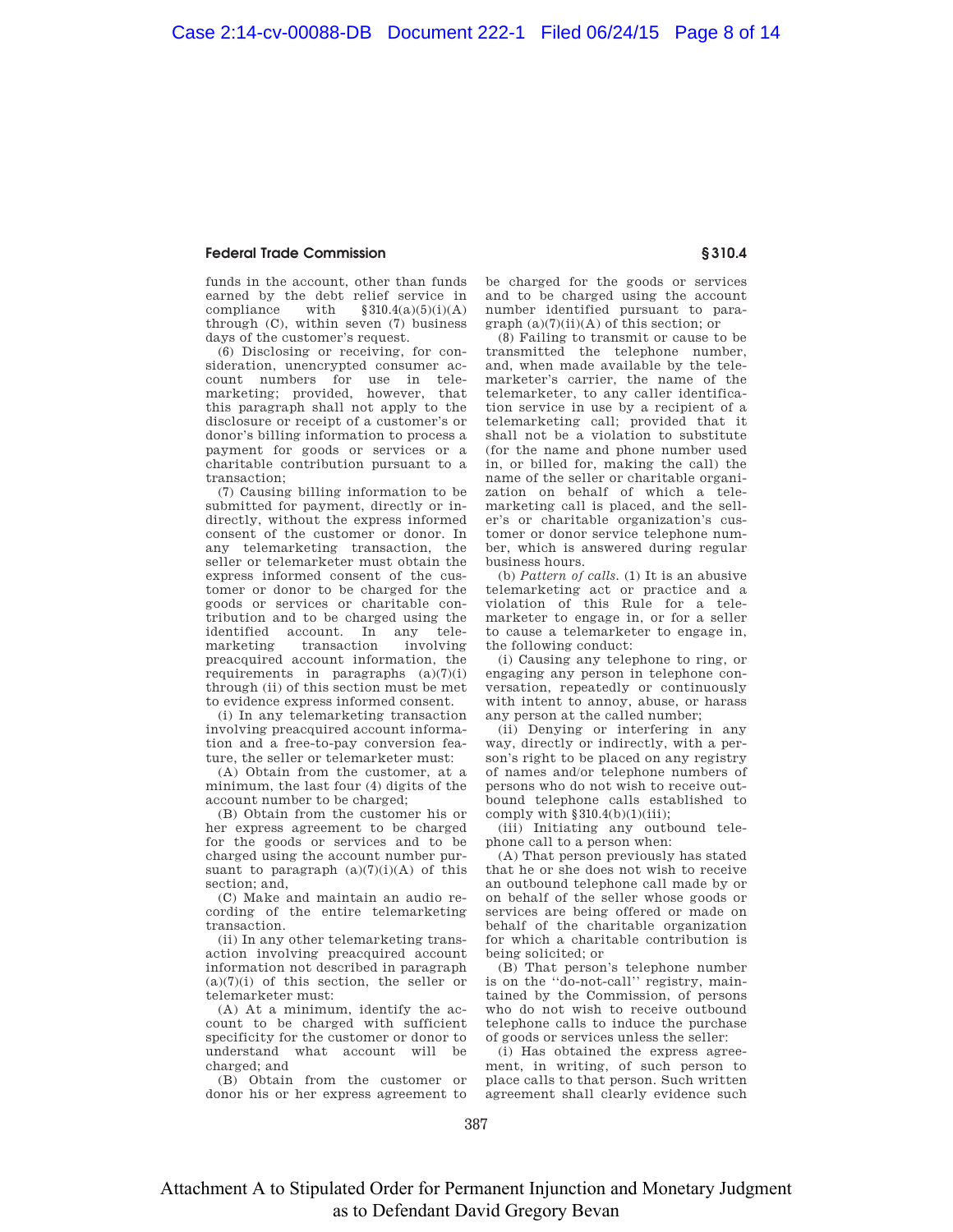person's authorization that calls made by or on behalf of a specific party may be placed to that person, and shall include the telephone number to which the calls may be placed and the signature664 of that person; or

(ii) Has an established business relationship with such person, and that person has not stated that he or she does not wish to receive outbound telephone calls under paragraph  $(b)(1)(iii)(A)$  of this section; or

(iv) Abandoning any outbound telephone call. An outbound telephone call is ''abandoned'' under this section if a person answers it and the telemarketer does not connect the call to a sales representative within two (2) seconds of the person's completed greeting.

(v) Initiating any outbound telephone call that delivers a prerecorded message, other than a prerecorded message permitted for compliance with the call abandonment safe harbor in  $§310.4(b)(4)(iii)$ , unless:

(A) In any such call to induce the purchase of any good or service, the seller has obtained from the recipient of the call an express agreement, in writing, that:

(i) The seller obtained only after a clear and conspicuous disclosure that the purpose of the agreement is to authorize the seller to place prerecorded calls to such person;

(ii) The seller obtained without requiring, directly or indirectly, that the agreement be executed as a condition of purchasing any good or service;

(iii) Evidences the willingness of the recipient of the call to receive calls that deliver prerecorded messages by or on behalf of a specific seller; and

(iv) Includes such person's telephone number and signature;665 and

(B) In any such call to induce the purchase of any good or service, or to

**§ 310.4 16 CFR Ch. I (1–1–14 Edition)** 

induce a charitable contribution from a member of, or previous donor to, a nonprofit charitable organization on whose behalf the call is made, the seller or telemarketer:

(i) Allows the telephone to ring for at least fifteen (15) seconds or four (4) rings before disconnecting an unanswered call; and

(ii) Within two (2) seconds after the completed greeting of the person called, plays a prerecorded message that promptly provides the disclosures required by §310.4(d) or (e), followed immediately by a disclosure of one or both of the following:

(A) In the case of a call that could be answered in person by a consumer, that the person called can use an automated interactive voice and/or keypress-activated opt-out mechanism to assert a Do Not Call request pursuant to §310.4(b)(1)(iii)(A) at any time during the message. The mechanism must:

(1) Automatically add the number called to the seller's entity-specific Do Not Call list;

(2) Once invoked, immediately disconnect the call; and

(3) Be available for use at any time during the message; and

(B) In the case of a call that could be answered by an answering machine or voicemail service, that the person called can use a toll-free telephone number to assert a Do Not Call request pursuant to  $§310.4(b)(1)(iii)(A)$ . The number provided must connect directly to an automated interactive voice or keypress-activated opt-out mechanism that:

(1) Automatically adds the number called to the seller's entity-specific Do Not Call list;

(2) Immediately thereafter disconnects the call; and

(3) Is accessible at any time throughout the duration of the telemarketing campaign; and

(iii) Complies with all other requirements of this part and other applicable federal and state laws.

(C) Any call that complies with all applicable requirements of this paragraph (v) shall not be deemed to violate §310.4(b)(1)(iv) of this part.

 Attachment A to Stipulated Order for Permanent Injunction and Monetary Judgment as to Defendant David Gregory Bevan

<sup>664</sup> For purposes of this Rule, the term ''signature'' shall include an electronic or digital form of signature, to the extent that such form of signature is recognized as a valid signature under applicable federal law or state contract law. 665 For purposes of this Rule, the term

<sup>&#</sup>x27;'signature'' shall include an electronic or digital form of signature, to the extent that such form of signature is recognized as a valid signature under applicable federal law or state contract law.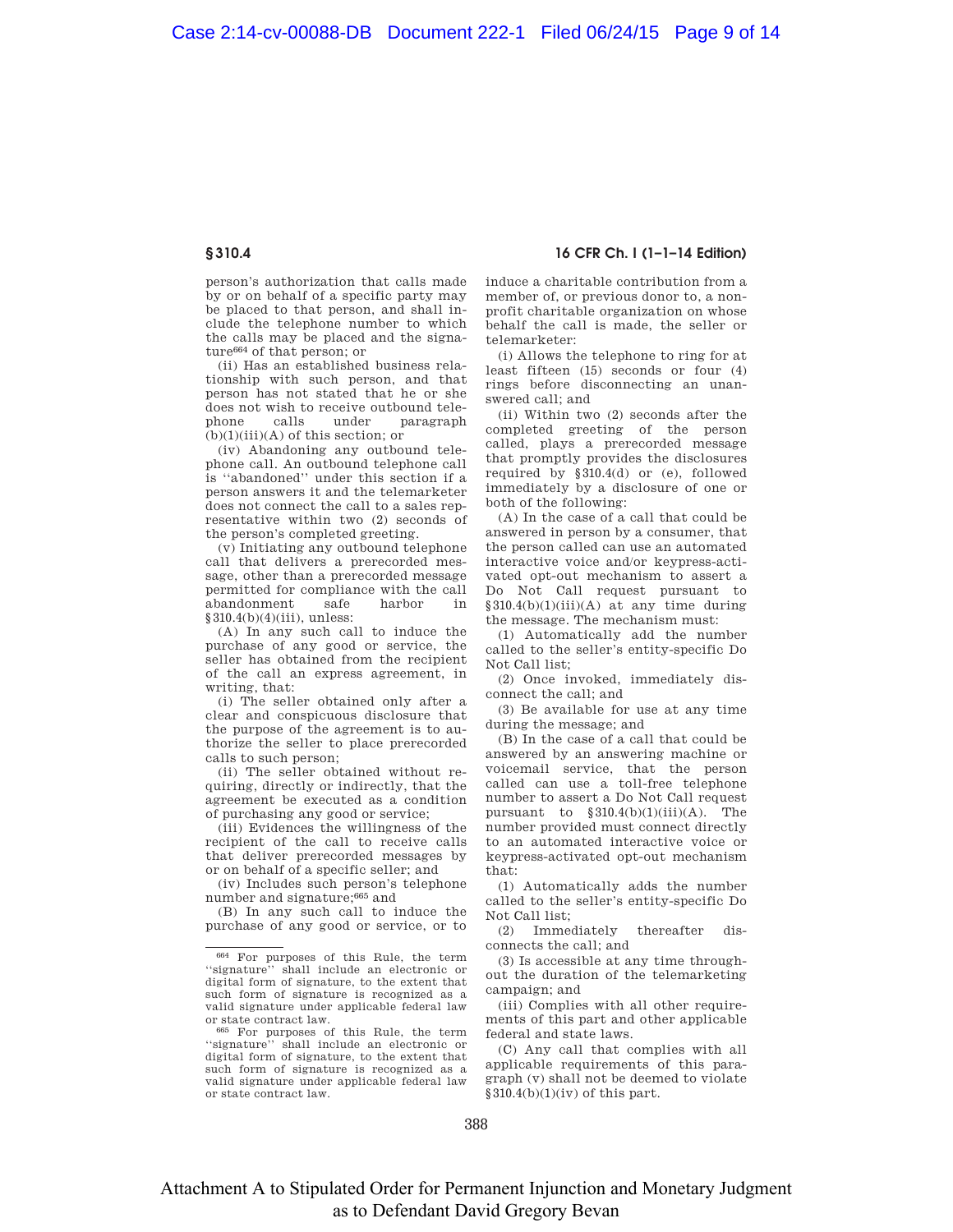(D) This paragraph (v) shall not apply to any outbound telephone call that delivers a prerecorded healthcare message made by, or on behalf of, a covered entity or its business associate, as those terms are defined in the HIPAA Privacy Rule, 45 CFR 160.103.

(2) It is an abusive telemarketing act or practice and a violation of this Rule for any person to sell, rent, lease, purchase, or use any list established to comply with  $$310.4(b)(1)(iii)(A)$ , or maintained by the Commission pursuant to  $$310.4(b)(1)(iii)(B)$ , for any purpose except compliance with the provisions of this Rule or otherwise to prevent telephone calls to telephone numbers on such lists.

(3) A seller or telemarketer will not be liable for violating  $$310.4(b)(1)(ii)$ and (iii) if it can demonstrate that, as part of the seller's or telemarketer's routine business practice:

(i) It has established and implemented written procedures to comply with  $§310.4(b)(1)(ii)$  and (iii);

(ii) It has trained its personnel, and any entity assisting in its compliance, in the procedures established pursuant to  $$310.4(b)(3)(i);$ 

(iii) The seller, or a telemarketer or another person acting on behalf of the seller or charitable organization, has maintained and recorded a list of telephone numbers the seller or charitable organization may not contact, in compliance with  $§310.4(b)(1)(iii)(A);$ 

(iv) The seller or a telemarketer uses a process to prevent telemarketing to any telephone number on any list established pursuant to  $\S 310.4(b)(3)(iii)$  or  $310.4(b)(1)(iii)(B)$ , employing a version of the ''do-not-call'' registry obtained from the Commission no more than thirty-one (31) days prior to the date any call is made, and maintains records documenting this process;

(v) The seller or a telemarketer or another person acting on behalf of the seller or charitable organization, monitors and enforces compliance with the procedures established pursuant to  $§310.4(b)(3)(i);$  and

(vi) Any subsequent call otherwise violating  $$310.4(b)(1)(ii)$  or (iii) is the result of error.

(4) A seller or telemarketer will not be liable for violating  $$310.4(b)(1)(iv)$  if:

(i) The seller or telemarketer employs technology that ensures abandonment of no more than three (3) percent of all calls answered by a person, measured over the duration of a single calling campaign, if less than 30 days, or separately over each successive 30 day period or portion thereof that the campaign continues.

(ii) The seller or telemarketer, for each telemarketing call placed, allows the telephone to ring for at least fifteen (15) seconds or four (4) rings before disconnecting an unanswered call;

(iii) Whenever a sales representative is not available to speak with the person answering the call within two (2) seconds after the person's completed greeting, the seller or telemarketer promptly plays a recorded message that states the name and telephone number of the seller on whose behalf the call was placed666; and

(iv) The seller or telemarketer, in accordance with §310.5(b)-(d), retains records establishing compliance with  $§ 310.4(b)(4)(i)-(iii).$ 

(c) *Calling time restrictions.* Without the prior consent of a person, it is an abusive telemarketing act or practice and a violation of this Rule for a telemarketer to engage in outbound telephone calls to a person's residence at any time other than between 8:00 a.m. and 9:00 p.m. local time at the called person's location.

(d) *Required oral disclosures in the sale of goods or services.* It is an abusive telemarketing act or practice and a violation of this Rule for a telemarketer in an outbound telephone call or internal or external upsell to induce the purchase of goods or services to fail to disclose truthfully, promptly, and in a clear and conspicuous manner to the person receiving the call, the following information:

(1) The identity of the seller;

(2) That the purpose of the call is to sell goods or services;

(3) The nature of the goods or services; and

(4) That no purchase or payment is necessary to be able to win a prize or

<sup>666</sup> This provision does not affect any seller's or telemarketer's obligation to comply with relevant state and federal laws, including but not limited to the TCPA, 47 U.S.C. 227, and 47 CFR part 64.1200.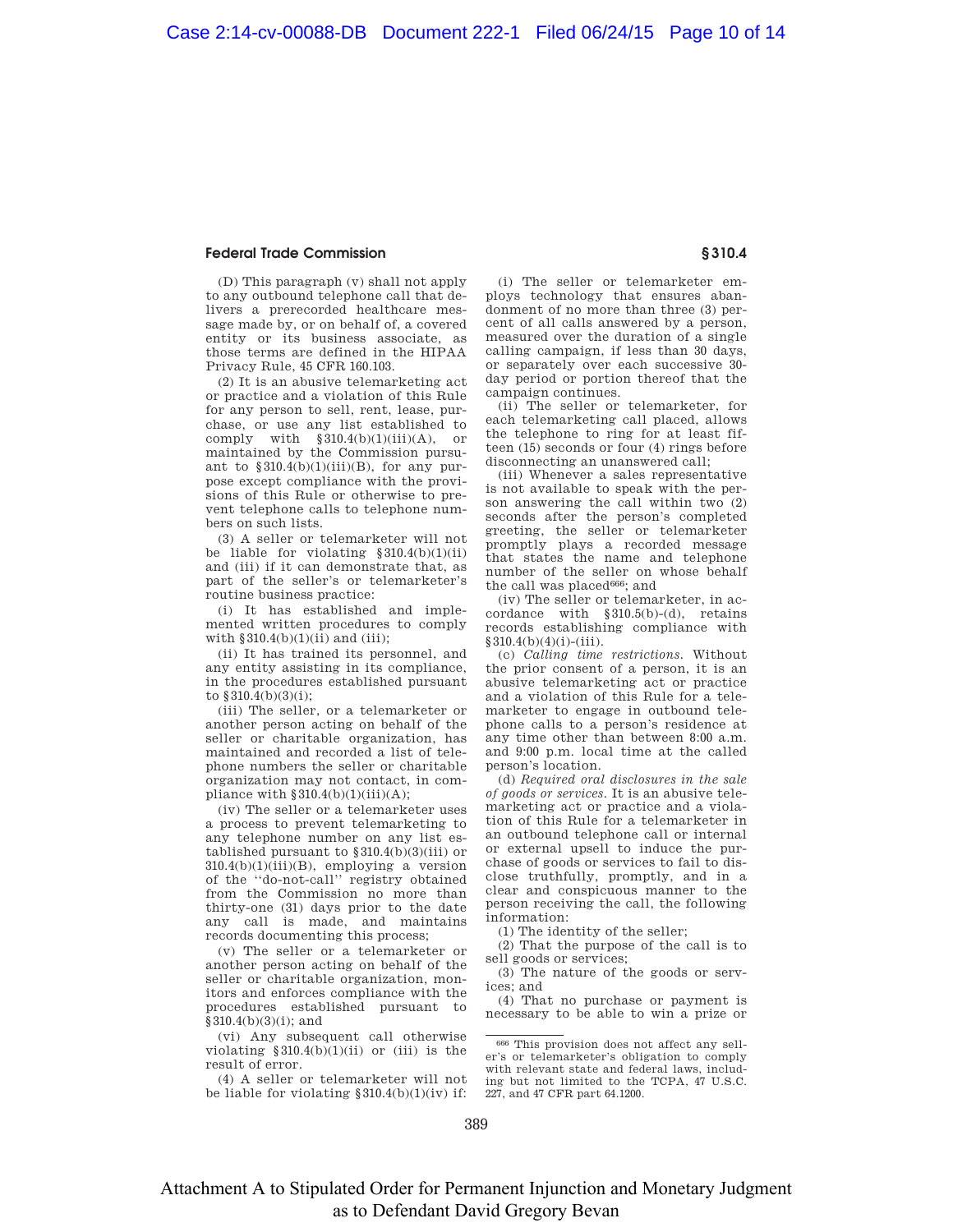participate in a prize promotion if a prize promotion is offered and that any purchase or payment will not increase the person's chances of winning. This disclosure must be made before or in conjunction with the description of the prize to the person called. If requested by that person, the telemarketer must disclose the no-purchase/no-payment entry method for the prize promotion; provided, however, that, in any internal upsell for the sale of goods or services, the seller or telemarketer must provide the disclosures listed in this section only to the extent that the information in the upsell differs from the disclosures provided in the initial telemarketing transaction.

(e) *Required oral disclosures in charitable solicitations.* It is an abusive telemarketing act or practice and a violation of this Rule for a telemarketer, in an outbound telephone call to induce a charitable contribution, to fail to disclose truthfully, promptly, and in a clear and conspicuous manner to the person receiving the call, the following information:

(1) The identity of the charitable organization on behalf of which the request is being made; and

(2) That the purpose of the call is to solicit a charitable contribution.

[75 FR 48516, Aug. 10, 2010, as amended at 76 FR 58716, Sept. 22, 2011]

# **§ 310.5 Recordkeeping requirements.**

(a) Any seller or telemarketer shall keep, for a period of 24 months from the date the record is produced, the following records relating to its telemarketing activities:

(1) All substantially different advertising, brochures, telemarketing scripts, and promotional materials;

(2) The name and last known address of each prize recipient and the prize awarded for prizes that are represented, directly or by implication, to have a value of \$25.00 or more;

(3) The name and last known address of each customer, the goods or services purchased, the date such goods or services were shipped or provided, and the amount paid by the customer for the goods or services;667

667 For offers of consumer credit products subject to the Truth in Lending Act, 15

# **§ 310.5 16 CFR Ch. I (1–1–14 Edition)**

(4) The name, any fictitious name used, the last known home address and telephone number, and the job title(s) for all current and former employees directly involved in telephone sales or solicitations; provided, however, that if the seller or telemarketer permits fictitious names to be used by employees, each fictitious name must be traceable to only one specific employee; and

(5) All verifiable authorizations or records of express informed consent or express agreement required to be provided or received under this Rule.

(b) A seller or telemarketer may keep the records required by  $§310.5(a)$ in any form, and in the same manner, format, or place as they keep such records in the ordinary course of business. Failure to keep all records required by §310.5(a) shall be a violation of this Rule.

(c) The seller and the telemarketer calling on behalf of the seller may, by written agreement, allocate responsibility between themselves for the recordkeeping required by this Section. When a seller and telemarketer have entered into such an agreement, the terms of that agreement shall govern, and the seller or telemarketer, as the case may be, need not keep records that duplicate those of the other. If the agreement is unclear as to who must maintain any required record(s), or if no such agreement exists, the seller shall be responsible for complying with §§310.5(a)(1)-(3) and (5); the telemarketer shall be responsible for complying with  $§310.5(a)(4)$ .

(d) In the event of any dissolution or termination of the seller's or telemarketer's business, the principal of that seller or telemarketer shall maintain all records as required under this section. In the event of any sale, assignment, or other change in ownership of the seller's or telemarketer's business, the successor business shall maintain all records required under this section.

U.S.C. 1601 *et seq.,* and Regulation Z, 12 CFR 226, compliance with the recordkeeping requirements under the Truth in Lending Act, and Regulation Z, shall constitute compliance with  $\S 310.5(a)(3)$  of this Rule.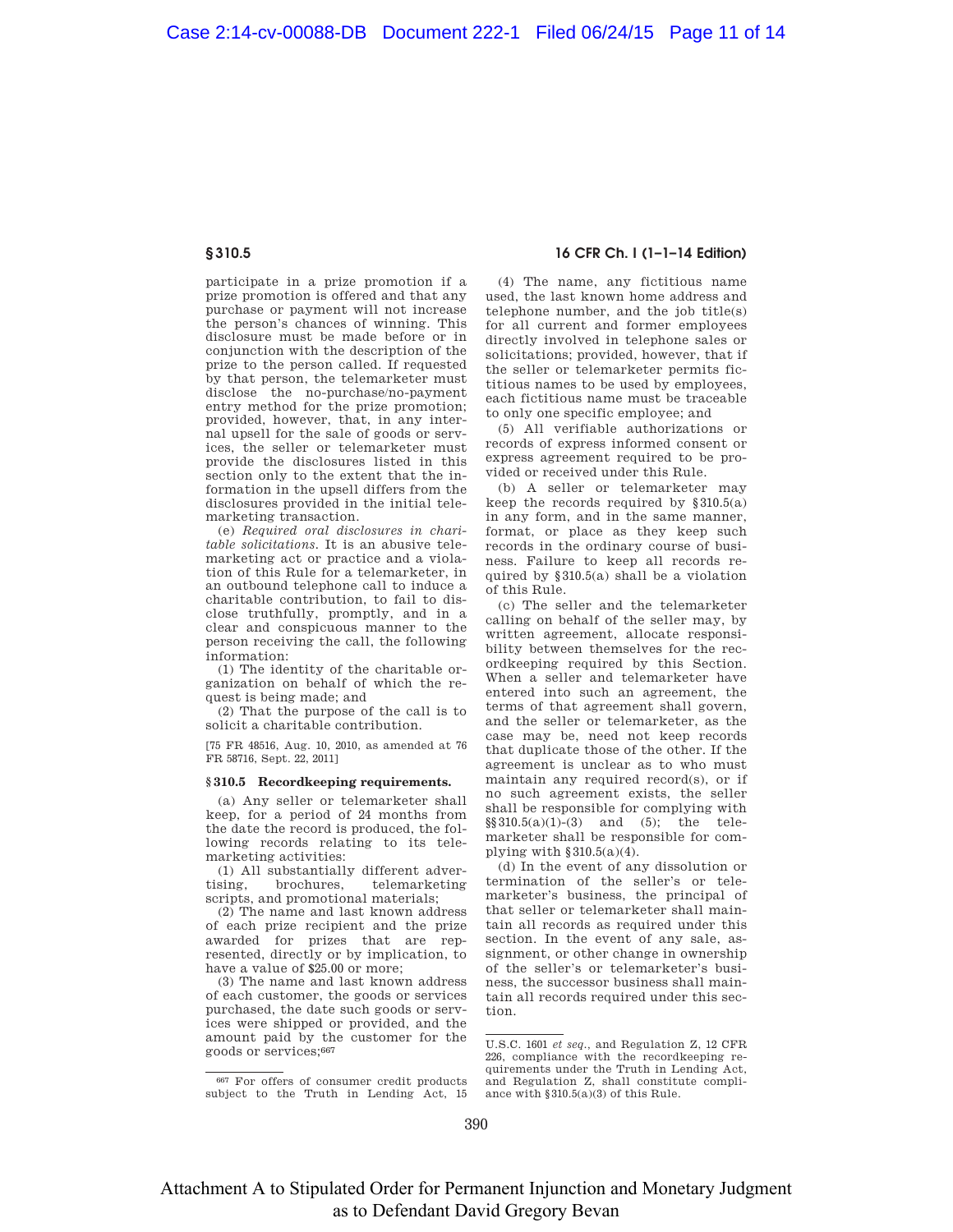# **§ 310.6 Exemptions.**

(a) Solicitations to induce charitable contributions via outbound telephone<br>calls are not covered by calls are not covered by  $§310.4(b)(1)(iii)(B)$  of this Rule.

(b) The following acts or practices are exempt from this Rule:

(1) The sale of pay-per-call services subject to the Commission's Rule entitled ''Trade Regulation Rule Pursuant to the Telephone Disclosure and Dispute Resolution Act of 1992,'' 16 CFR part 308, *provided,* however, that this exemption does not apply to the requirements of  $\S$  $310.4(a)(1)$ ,  $(a)(7)$ ,  $(b)$ , and (c);

(2) The sale of franchises subject to the Commission's Rule entitled ''Disclosure Requirements and Prohibitions Concerning Franchising,'' (''Franchise Rule'') 16 CFR part 436, and the sale of business opportunities subject to the Commission's Rule entitled ''Disclosure Requirements and Prohibitions Concerning Business Opportunities,'' (''Business Opportunity Rule'') 16 CFR part 437, *provided,* however, that this exemption does not apply to the requirements of  $\S 310.4(a)(1)$ ,  $(a)(7)$ ,  $(b)$ , and (c);

(3) Telephone calls in which the sale of goods or services or charitable solicitation is not completed, and payment or authorization of payment is not required, until after a face-to-face sales or donation presentation by the seller or charitable organization, *provided,*  however, that this exemption does not apply to the requirements of §§310.4(a)(1), (a)(7), (b), and (c);

(4) Telephone calls initiated by a customer or donor that are not the result of any solicitation by a seller, charitable organization, or telemarketer, *provided,* however, that this exemption does not apply to any instances of upselling included in such telephone calls;

(5) Telephone calls initiated by a customer or donor in response to an advertisement through any medium, other than direct mail solicitation, *provided,*  however, that this exemption does not apply to calls initiated by a customer or donor in response to an advertisement relating to investment opportunities, debt relief services, business opportunities other than business arrangements covered by the Franchise

Rule or Business Opportunity Rule, or advertisements involving goods or services described in  $\S$ 310.3(a)(1)(vi) or  $310.4(a)(2)-(4)$ ; or to any instances of upselling included in such telephone calls;

(6) Telephone calls initiated by a customer or donor in response to a direct mail solicitation, including solicitations via the U.S. Postal Service, facsimile transmission, electronic mail, and other similar methods of delivery in which a solicitation is directed to specific address(es) or person(s), that clearly, conspicuously, and truthfully discloses all material information listed in §310.3(a)(1) of this Rule, for any goods or services offered in the direct mail solicitation, and that contains no material misrepresentation regarding any item contained in §310.3(d) of this Rule for any requested charitable contribution; *provided,* however, that this exemption does not apply to calls initiated by a customer in response to a direct mail solicitation relating to prize promotions, investment opportunities, debt relief services, business opportunities other than business arrangements covered by the Franchise Rule or Business Opportunity Rule, or goods or services described in §§310.3(a)(1)(vi) or  $310.4(a)(2)-(4)$ ; or to any instances of upselling included in such telephone calls; and

(7) Telephone calls between a telemarketer and any business, except calls to induce the retail sale of nondurable office or cleaning supplies; *pro* $vided$ , however, that  $$310.4(b)(1)(iii)(B)$ and §310.5 of this Rule shall not apply to sellers or telemarketers of nondurable office or cleaning supplies.

### **§ 310.7 Actions by states and private persons.**

(a) Any attorney general or other officer of a state authorized by the state to bring an action under the Telemarketing and Consumer Fraud and Abuse Prevention Act, and any private person who brings an action under that Act, shall serve written notice of its action on the Commission, if feasible, prior to its initiating an action under this Rule. The notice shall be sent to the Office of the Director, Bureau of Consumer Protection, Federal Trade Commission, Washington, DC 20580, and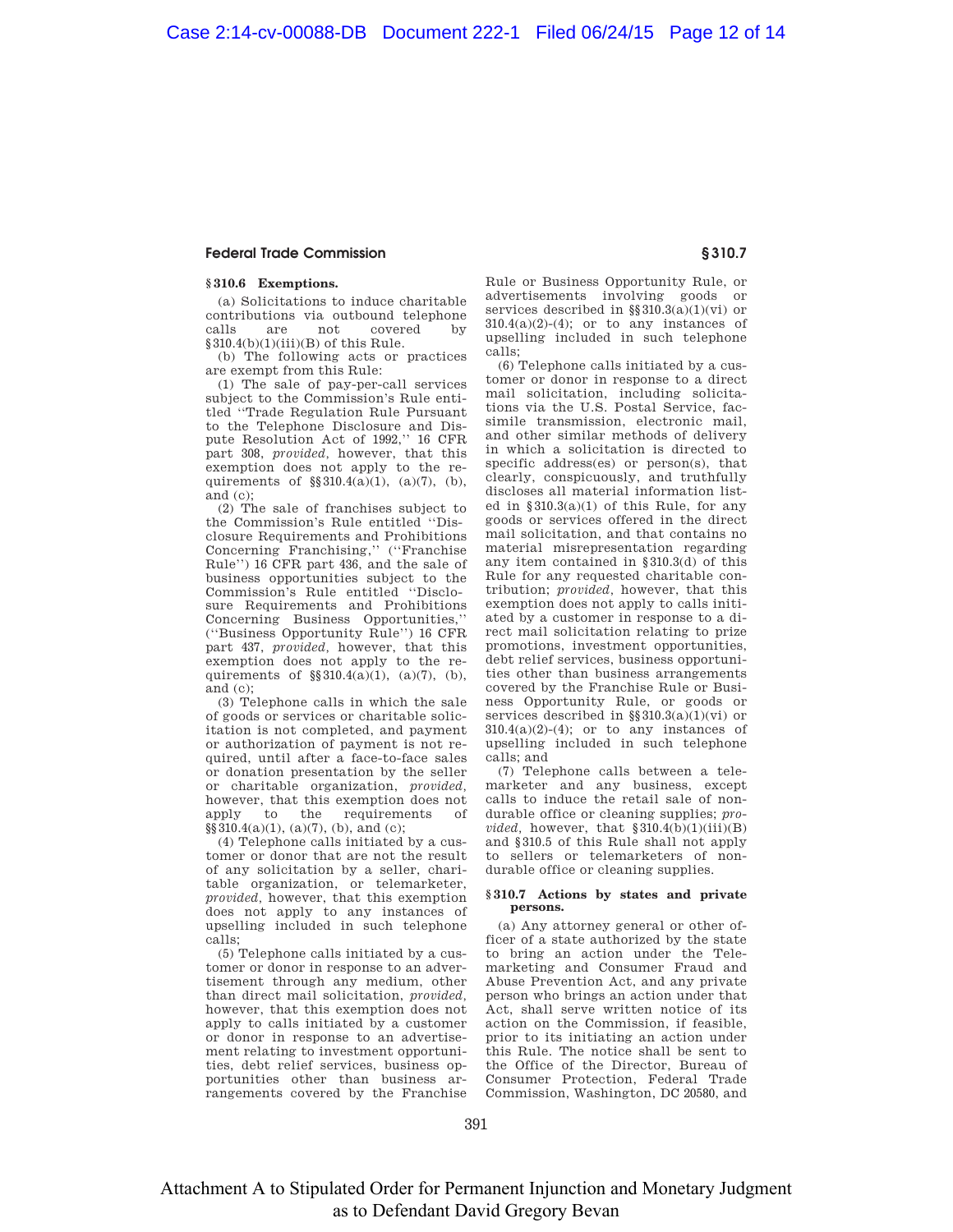shall include a copy of the state's or private person's complaint and any other pleadings to be filed with the court. If prior notice is not feasible, the state or private person shall serve the Commission with the required notice immediately upon instituting its action.

(b) Nothing contained in this Section shall prohibit any attorney general or other authorized state official from proceeding in state court on the basis of an alleged violation of any civil or criminal statute of such state.

### **§ 310.8 Fee for access to the National Do Not Call Registry.**

(a) It is a violation of this Rule for any seller to initiate, or cause any telemarketer to initiate, an outbound telephone call to any person whose telephone number is within a given area code unless such seller, either directly or through another person, first has paid the annual fee, required by §310.8(c), for access to telephone numbers within that area code that are included in the National Do Not Call Registry maintained by the Commission under  $$310.4(b)(1)(iii)(B)$ ; provided. however, that such payment is not necessary if the seller initiates, or causes a telemarketer to initiate, calls solely to persons pursuant to  $\S(310.4(b)(1)(iii)(B)(i)$  or (ii), and the seller does not access the National Do Not Call Registry for any other purpose.

(b) It is a violation of this Rule for any telemarketer, on behalf of any seller, to initiate an outbound telephone call to any person whose telephone number is within a given area code unless that seller, either directly or through another person, first has paid the annual fee, required by  $§310.8(c)$ , for access to the telephone numbers within that area code that are included in the National Do Not Call Registry; provided, however, that such payment is not necessary if the seller initiates, or causes a telemarketer to initiate, calls solely to persons pursuant to  $\frac{1}{8}$ \$310.4(b)(1)(iii)(B)(i) or (ii), and the seller does not access the National Do Not Call Registry for any other purpose.

(c) The annual fee, which must be paid by any person prior to obtaining

# **§ 310.8 16 CFR Ch. I (1–1–14 Edition)**

access to the National Do Not Call Registry, is \$59 for each area code of data accessed, up to a maximum of \$16,228; *provided,* however, that there shall be no charge to any person for accessing the first five area codes of data, and *provided further,* that there shall be no charge to any person engaging in or causing others to engage in outbound telephone calls to consumers and who is accessing area codes of data in the National Do Not Call Registry if the person is permitted to access, but is not required to access, the National Do Not Call Registry under this Rule, 47 CFR 64.1200, or any other Federal regulation or law. Any person accessing the National Do Not Call Registry may not participate in any arrangement to share the cost of accessing the registry, including any arrangement with any telemarketer or service provider to divide the costs to access the registry among various clients of that telemarketer or service provider.

(d) Each person who pays, either directly or through another person, the annual fee set forth in §310.8(c), each person excepted under §310.8(c) from paying the annual fee, and each person excepted from paying an annual fee under  $§310.4(b)(1)(iii)(B)$ , will be provided a unique account number that will allow that person to access the registry data for the selected area codes at any time for the twelve month period beginning on the first day of the month in which the person paid the fee (''the annual period''). To obtain access to additional area codes of data during the first six months of the annual period, each person required to pay the fee under §310.8(c) must first pay \$59 for each additional area code of data not initially selected. To obtain access to additional area codes of data during the second six months of the annual period, each person required to pay the fee under §310.8(c) must first pay \$30 for each additional area code of data not initially selected. The payment of the additional fee will permit the person to access the additional area codes of data for the remainder of the annual period.

(e) Access to the National Do Not Call Registry is limited to telemarketers, sellers, others engaged in or causing others to engage in telephone